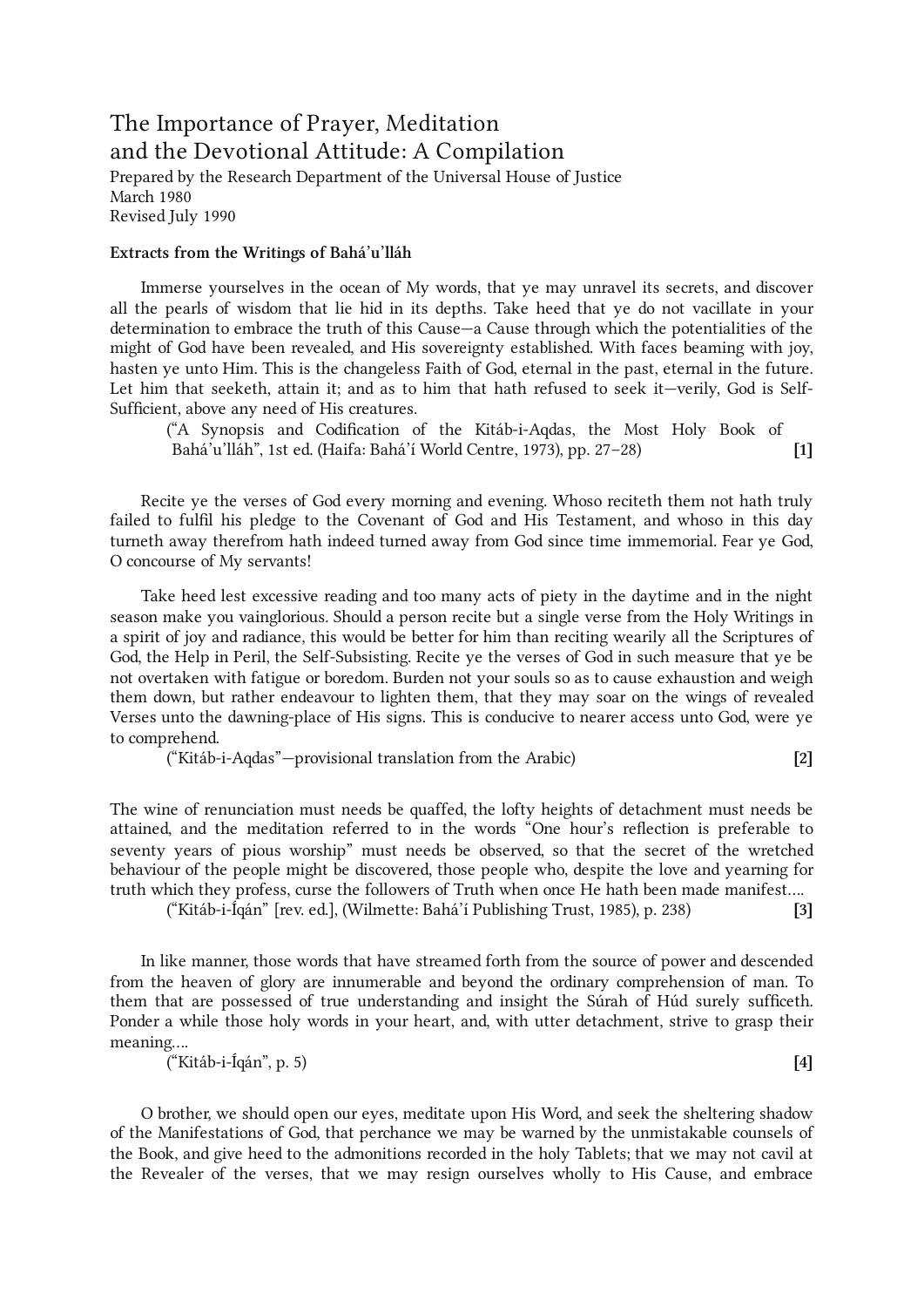wholeheartedly His law, that haply we may enter the court of His mercy, and dwell upon the shore of His grace. He, verily, is merciful, and forgiving towards His servants.

("Kitáb-i-Íqán", p. 217) [5]

#### O SON OF GLORY!

Be swift in the path of holiness, and enter the heaven of communion with Me. Cleanse thy heart with the burnish of the spirit, and hasten to the court of the Most High.

("The Hidden Words of Bahá'u'lláh", Persian no. 8, rev. ed. (Wilmette: Bahá'í Publishing Trust, 1985), p. 24)  $[6]$ 

Say: Deliver your souls, O people, from the bondage of self, and purify them from all attachment to anything besides Me. Remembrance of Me cleanseth all things from defilement, could ye but perceive it. Say: Were all created things to be entirely divested of the veil of worldly vanity and desire, the Hand of God would in this Day clothe them, one and all, with the robe "He doeth whatsoever He willeth in the kingdom of creation," that thereby the sign of His sovereignty might be manifested in all things. Exalted then be He, the Sovereign Lord of all, the Almighty, the Supreme Protector, the All-Glorious, the Most Powerful.

Intone, O My servant, the verses of God that have been received by thee, as intoned by them who have drawn nigh unto Him, that the sweetness of thy melody may kindle thine own soul, and attract the hearts of all men. Whoso reciteth, in the privacy of his chamber, the verses revealed by God, the scattering angels of the Almighty shall scatter abroad the fragrance of the words uttered by his mouth, and shall cause the heart of every righteous man to throb. Though he may, at first, remain unaware of its effect, yet the virtue of the grace vouchsafed unto him must needs sooner or later exercise its influence upon his soul. Thus have the mysteries of the Revelation of God been decreed by virtue of the Will of Him Who is the Source of power and wisdom.

("Gleanings from the Writings of Bahá'u'lláh", rev. ed. (Wilmette: Bahá'í Publishing Trust, 1984), sec. 136, pp. 294–95) [7]

O Salmán! All that the sages and mystics have said or written have never exceeded, nor can they ever hope to exceed, the limitations to which man's finite mind hath been strictly subjected. To whatever heights the mind of the most exalted of men may soar, however great the depths which the detached and understanding heart can penetrate, such mind and heart can never transcend that which is the creature of their own conceptions and the product of their own thoughts. The meditations of the profoundest thinker, the devotions of the holiest of saints, the highest expressions of praise from either human pen or tongue, are but a reflection of that which hath been created within themselves, through the revelation of the Lord, their God. Whoever pondereth this truth in his heart will readily admit that there are certain limits which no human being can possibly transgress. Every attempt which, from the beginning that hath no beginning, hath been made to visualize and know God is limited by the exigencies of His own creation-a creation which He, through the operation of His own Will and for the purposes of none other but His own Self, hath called into being. Immeasurably exalted is He above the strivings of human mind to grasp His Essence, or of human tongue to describe His mystery....

 $\left(\text{``Gleanings from the Writings of Baha'u'lláh''}, \text{sec. 148, pp. 317–18}\right)$  [8]

Do thou meditate on that which We have revealed unto thee, that thou mayest discover the purpose of God, thy Lord, and the Lord of all worlds. In these words the mysteries of Divine Wisdom have been treasured....

("Gleanings from the Writings of Bahá'u'lláh", sec. 79, p. 153) [9]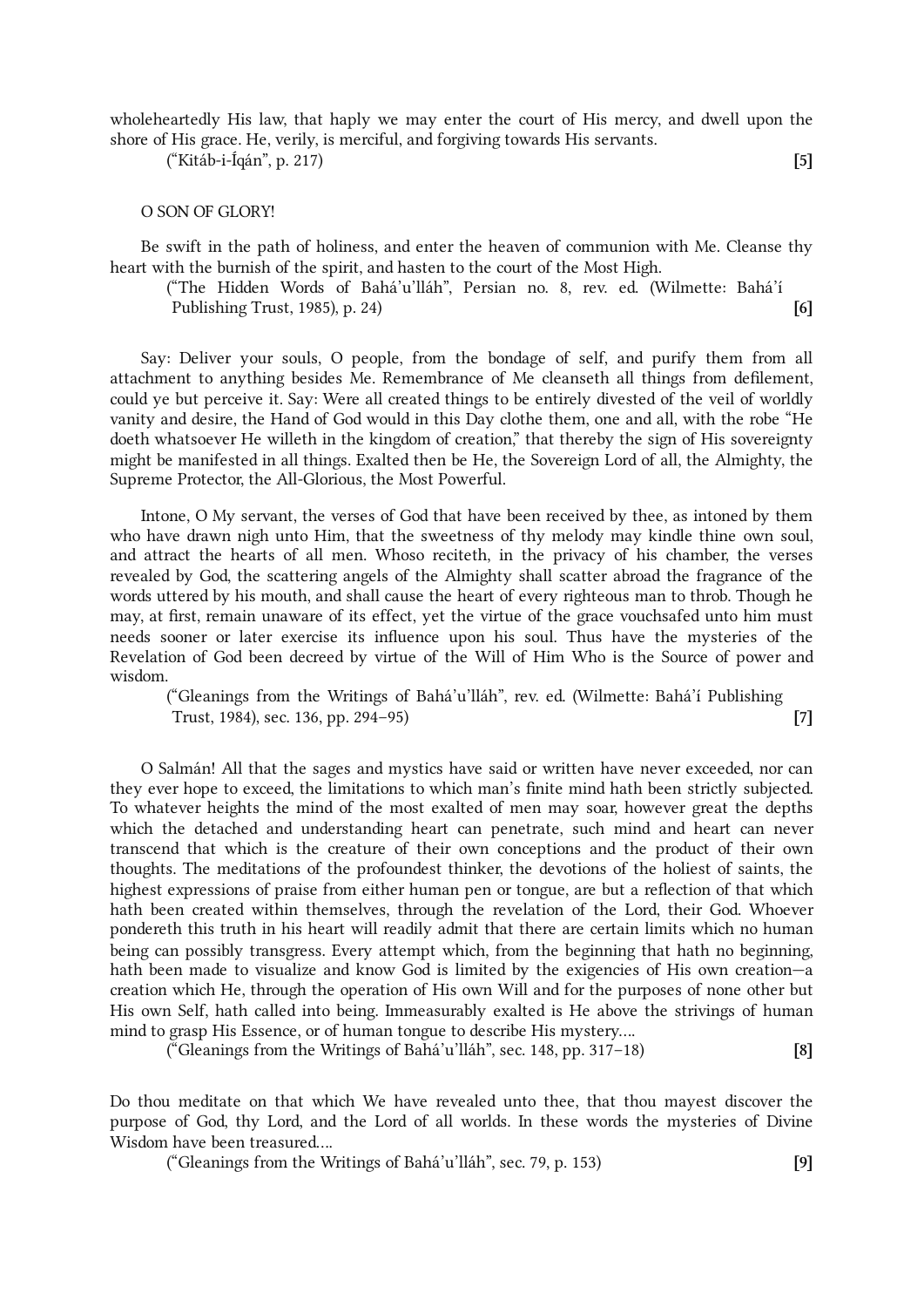Were any man to ponder in his heart that which the Pen of the Most High hath revealed and to taste of its sweetness, he would, of a certainty, find himself emptied and delivered from his own desires, and utterly subservient to the Will of the Almighty. Happy is the man that hath attained so high a station, and hath not deprived himself of so bountiful a grace.

("Gleanings from the Writings of Bahá'u'lláh", sec. 163, p. 343) [10]

Occupy thyself in remembrance of the Beauty of Him Who is the Unconstrained at early morn, and seek communion with Him at the hour of dawn. O 'Alí! Remembrance of Me is a healing medicine to the souls and a light to the hearts of men.

(From a Tablet to an individual believer—translated from the Persian) [11]

## Extracts from the Writings of the Báb

It is seemly that the servant should, after each prayer, supplicate God to bestow mercy and forgiveness upon his parents. Thereupon God's call will be raised: 'Thousand upon thousand of what thou hast asked for thy parents shall be thy recompense!' Blessed is he who remembereth his parents when communing with God. There is, verily, no God but Him, the Mighty, the Well-Beloved.

("Selections from the Writings of the Báb" [rev. ed.], (Haifa: Bahá'í World Centre, 1982), p. 94) [12]

The reason why privacy hath been enjoined in moments of devotion is this, that thou mayest give thy best attention to the remembrance of God, that thy heart may at all times be animated with His Spirit, and not be shut out as by a veil from thy Best Beloved. Let not thy tongue pay lip service in praise of God while thy heart be not attuned to the exalted Summit of Glory, and the Focal Point of communion. Thus if haply thou dost live in the Day of Resurrection, the mirror of thy heart will be set towards Him Who is the Day-Star of Truth; and no sooner will His light shine forth than the splendour thereof shall forthwith be reflected in thy heart. For He is the Source of all goodness, and unto Him revert all things. But if He appeareth while thou hast turned unto thyself in meditation, this shall not profit thee, unless thou shalt mention His Name by words He hath revealed. For in the forthcoming Revelation it is He Who is the Remembrance of God, whereas the devotions which thou art offering at present have been prescribed by the Point of the Bayán, while He Who will shine resplendent in the Day of Resurrection is the Revelation of the inner reality enshrined in the Point of the Bayán—a Revelation more potent, immeasurably more potent, than the one which hath preceded it.

("Selections from the Writings of the Báb", pp. 93–94) [13]

Worship thou God in such wise that if thy worship lead thee to the fire, no alteration in thine adoration would be produced, and so likewise if thy recompense should be paradise. Thus and thus alone should be the worship which befitteth the one True God. Shouldst thou worship Him because of fear, this would be unseemly in the sanctified Court of His presence, and could not be regarded as an act by thee dedicated to the Oneness of His Being. Or if thy gaze should be on paradise, and thou shouldst worship Him while cherishing such a hope, thou wouldst make God's creation a partner with Him, notwithstanding the fact that paradise is desired by men.

Fire and paradise both bow down and prostrate themselves before God. That which is worthy of His Essence is to worship Him for His sake, without fear of fire, or hope of paradise.

Although when true worship is offered, the worshipper is delivered from the fire, and entereth the paradise of God's good-pleasure, yet such should not be the motive of his act. However, God's favour and grace ever flow in accordance with the exigencies of His inscrutable wisdom.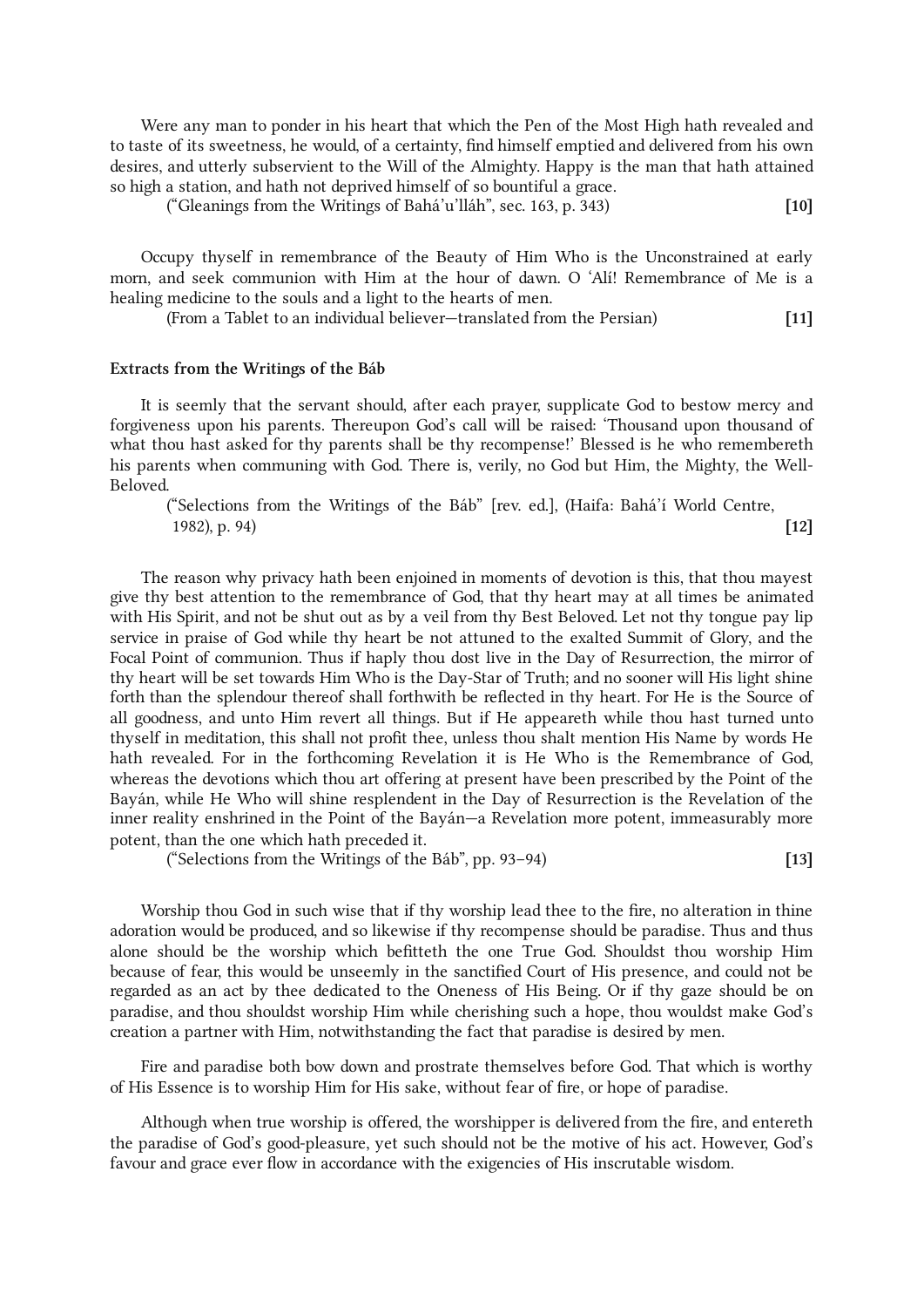The most acceptable prayer is the one offered with the utmost spirituality and radiance; its prolongation hath not been and is not beloved by God. The more detached and the purer the prayer, the more acceptable is it in the presence of God.

("Selections from the Writings of the Báb", pp.  $77-78$ ) [14]

# Extracts from the Writings and Utterances of 'Abdu'l-Bahá

O thou who hast bowed thyself down in prayer before the Kingdom of God! Blessed art thou, for the beauty of the divine Countenance hath enraptured thy heart, and the light of inner wisdom hath filled it full, and within it shineth the brightness of the Kingdom. Know thou that God is with thee under all conditions, and that He guardeth thee from the changes and chances of this world and hath made thee a handmaid in His mighty vineyard....

("Selections from the Writings of 'Abdu'l-Bahá" [rev. ed.], (Haifa: Bahá'í World Centre, 1982), sec. 91, p. 122) [15]

Praise be to God, thy heart is engaged in the commemoration of God, thy soul is gladdened by the glad tidings of God and thou art absorbed in prayer. The state of prayer is the best of conditions, for man is then associating with God. Prayer verily bestoweth life, particularly when offered in private and at times, such as midnight, when freed from daily cares.

("Selections from the Writings of 'Abdu'l-Bahá", sec. 172, p. 202)  $[16]$ 

Thou hast asked about places of worship and the underlying reason therefore. The wisdom in raising up such buildings is that at a given hour, the people should know it is time to meet, and all should gather together, and, harmoniously attuned one to another, engage in prayer; with the result that out of this coming together, unity and affection shall grow and flourish in the human heart.

("Selections from the Writings of 'Abdu'l-Bahá", sec. 58, pp. 94–95) [17]

Praised be God, ye two have demonstrated the truth of your words by your deeds, and have won the confirmations of the Lord God. Every day at first light, ye gather the Bahá'í children together and teach them the communes and prayers. This is a most praiseworthy act, and bringeth joy to the children's hearts: that they should, at every morn, turn their faces toward the Kingdom and make mention of the Lord and praise His Name, and in the sweetest of voices, chant and recite.

These children are even as young plants, and teaching them the prayers is as letting the rain pour down upon them, that they may wax tender and fresh, and the soft breezes of the love of God may blow over them, making them to tremble with joy.

("Selections from the Writings of 'Abdu'l-Bahá", sec. 115, p. 139) [18]

O handmaid of God! Prayers are granted through the universal Manifestations of God. Nevertheless, where the wish is to obtain material things, even where the heedless are concerned, if they supplicate, humbly imploring God's help—even their prayer hath an effect.

…

O handmaid of God! The prayers which were revealed to ask for healing apply both to physical and spiritual healing. Recite them, then, to heal both the soul and the body. If healing is right for the patient, it will certainly be granted; but for some ailing persons, healing would only be the cause of other ills, and therefore wisdom doth not permit an affirmative answer to the prayer.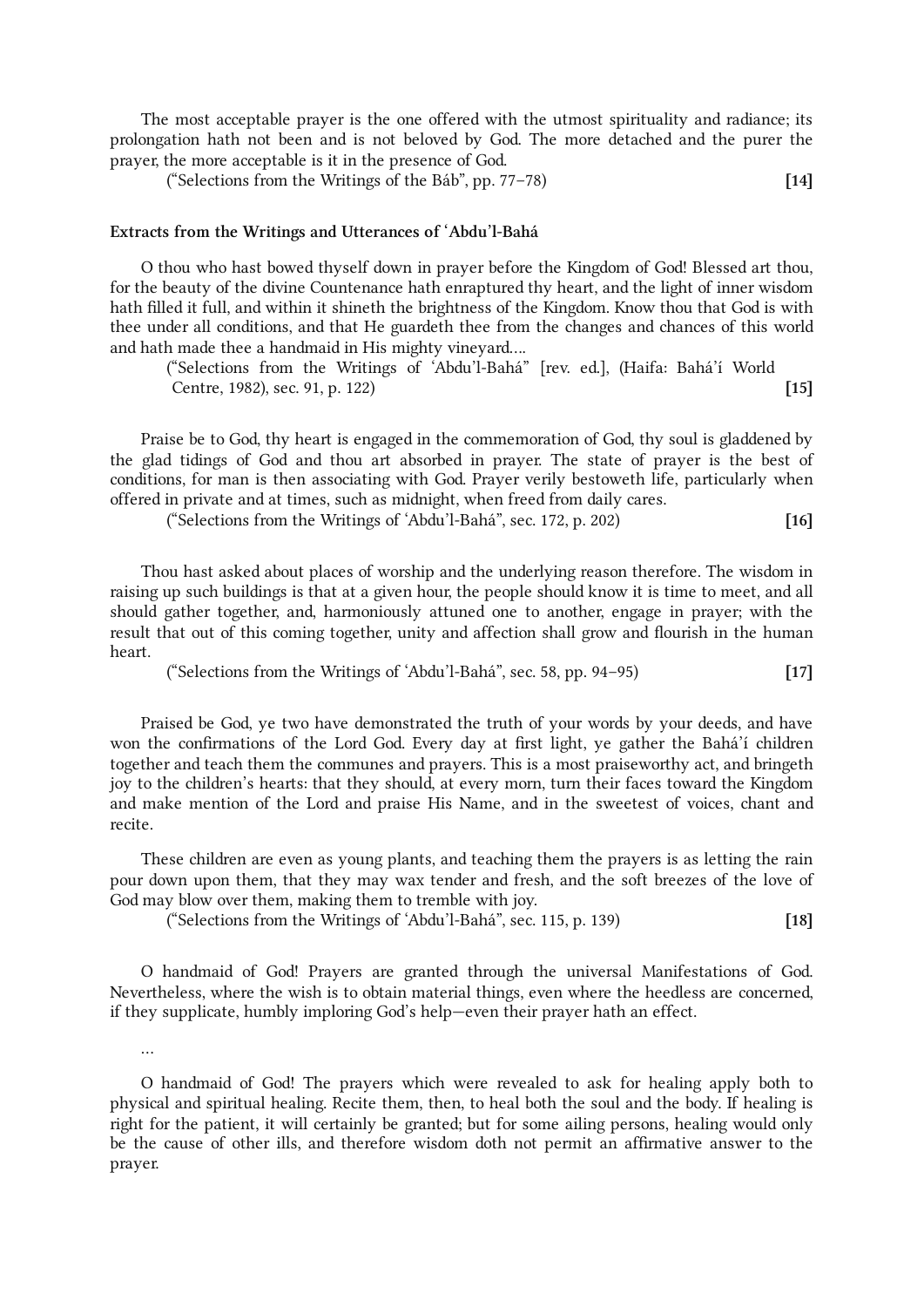O handmaid of God! The power of the Holy Spirit healeth both physical and spiritual ailments.

("Selections from the Writings of 'Abdu'l-Bahá", sec. 139, pp. 161–62) [19]

Beseech thou from God's infinite grace whatsoever thou desirest. But wert thou to heed my advice thou wouldst desire naught save entrance into the Abhá Kingdom, and seek naught save the bounties of the Beauty of the All-Glorious, may my life be sacrificed for His loved ones. This is my exhortation to thee.

(From a Tablet—translated from the Persian and Arabic) [20]

<span id="page-4-0"></span>Thou hast asked about material means and prayer. Prayer is like the spirit and material means are like the human hand. The spirit operateth through the instrumentality of the hand. Although the one true God is the All-Provider, it is the earth which is the means to supply sustenance. "The heaven hath sustenance for you"<sup>[1](#page-12-0)</sup> but when sustenance is decreed it becometh available, whatever the means may be. When man refuseth to use material means, he is like a thirsty one who seeketh to quench his thirst through means other than water or other liquids. The Almighty Lord is the provider of water, and its maker, and hath decreed that it be used to quench man's thirst, but its use is dependent upon His Will. If it should not be in conformity with His Will, man is afflicted with a thirst which the oceans cannot quench.

(From a Tablet—translated from the Persian) [21]

The obligatory prayers are binding inasmuch as they are conducive to humility and submissiveness, to setting one's face towards God and expressing devotion to Him. Through such prayer man holdeth communion with God, seeketh to draw near unto Him, converseth with the true Beloved of his heart, and attaineth spiritual stations.

(From a Tablet—translated from the Persian) [22]

<span id="page-4-1"></span>Remembrance of God is like the rain and dew which bestow freshness and grace on flowers and hyacinths, revive them and cause them to acquire fragrance, redolence and renewed charm. "And thou hast seen the earth dried up and barren: but when We send down the rain upon it, it stirreth and swelleth, and groweth every kind of luxuriant herb."<sup>[2](#page-12-1)</sup> Strive thou, then, to praise and glorify God by night and by day, that thou mayest attain infinite freshness and beauty.

(From a Tablet—translated from the Persian) [23]

It behoveth the servant to pray to and seek assistance from God, and to supplicate and implore His aid. Such becometh the rank of servitude, and the Lord will decree whatsoever He desireth, in accordance with His consummate wisdom.

(From a Tablet—translated from the Arabic) [24]

O Lord! In this Most Great Dispensation Thou dost accept the intercession of children in behalf of their parents. This is one of the special infinite bestowals of this Dispensation. Therefore, O Thou kind Lord, accept the request of this Thy servant at the threshold of Thy singleness and submerge his father in the ocean of Thy grace, because this son hath arisen to render Thee service and is exerting effort at all times in the pathway of Thy love. Verily, Thou art the Giver, the Forgiver and the Kind!

(From a Tablet—translated from the Persian) [25]

Know thou that in every word and movement of the obligatory prayer there are allusions, mysteries and a wisdom that man is unable to comprehend, and letters and scrolls cannot contain.

(From a Tablet—translated from the Arabic) [26]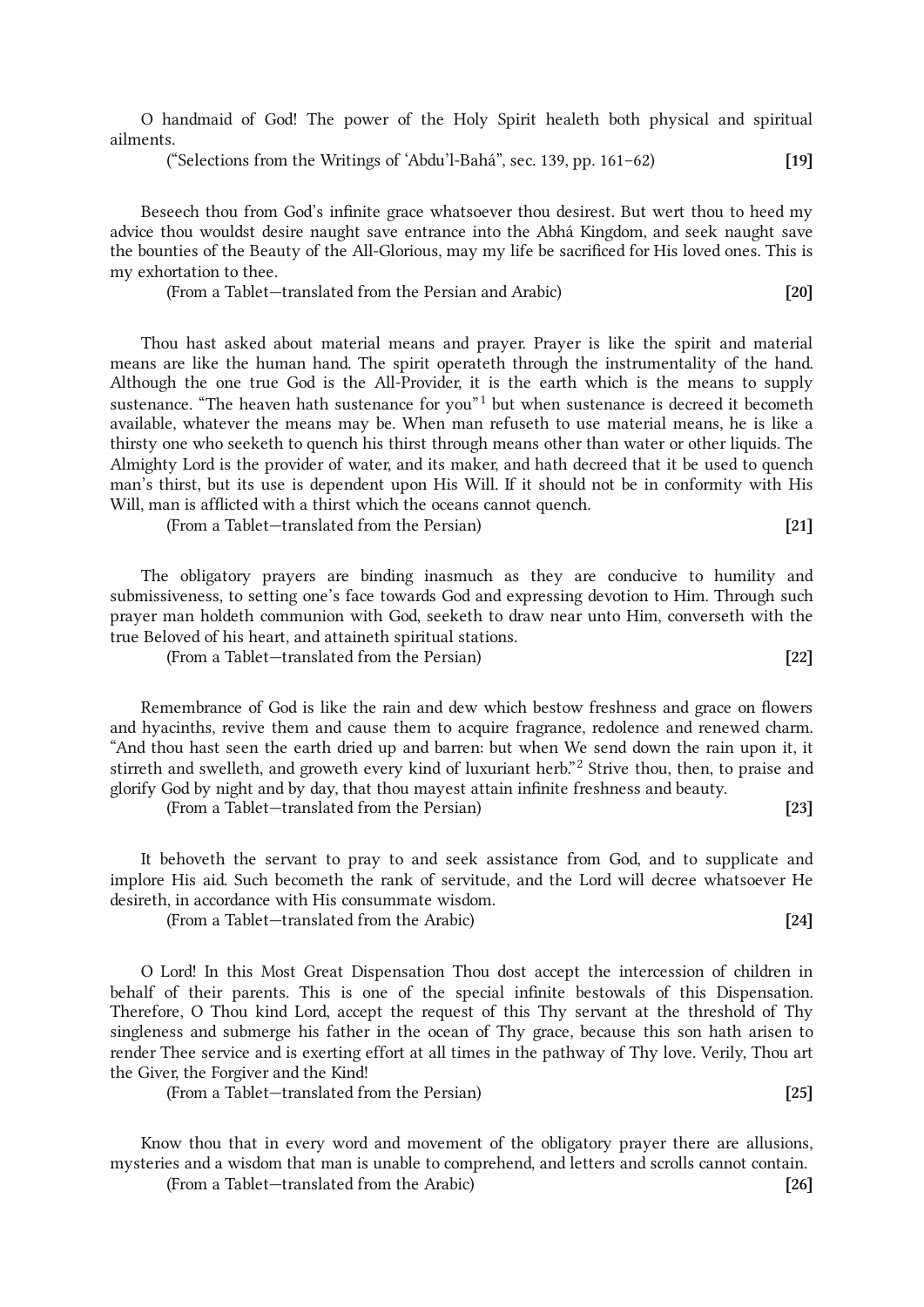O maid-servant of God! Chant the Words of God and, pondering over their meaning, transform them into actions! I ask God to cause thee to attain a high station in the Kingdom of Life forever and ever.

("Tablets of Abdul-Baha Abbas", vol. 1 (Chicago: Bahá'í Publishing Society, 1909), p.  $85)$  [27]

Therefore, know thou that the True One possesseth invisible worlds which human meditation is unable to comprehend and the intellect of man hath no power to imagine. When thou wilt purify and clarify thy spiritual nostrils from every worldly moisture, then thou wilt inhale the holy fragrances diffusing from the merciful gardens of these worlds.

("Bahá'í World Faith: Selected Writings of Bahá'u'lláh and 'Abdu'l-Bahá", rev. ed. (Wilmette: Bahá'í Publishing Trust, 1976), p. 393) [28]

When man allows the spirit, through his soul, to enlighten his understanding, then does he contain all Creation...

But on the other hand, when man does not open his mind and heart to the blessing of the spirit, but turns his soul towards the material side, towards the bodily part of his nature, then is he fallen from his high place and he becomes inferior to the inhabitants of the lower animal kingdom....

("Paris Talks: Addresses given by 'Abdu'l-Bahá in Paris in 1911–1912", 10th ed. (London: Bahá'í Publishing Trust, 1979), pp. 96–97) [29]

Bahá'u'lláh says there is a sign (from God) in every phenomenon: the sign of the intellect is contemplation and the sign of contemplation is silence, because it is impossible for a man to do two things at one time—he cannot both speak and meditate.

It is an axiomatic fact that while you meditate you are speaking with your own spirit. In that state of mind you put certain questions to your spirit and the spirit answers: the light breaks forth and the reality is revealed.

You cannot apply the name 'man' to any being void of this faculty of meditation; without it he would be a mere animal, lower than the beasts.

Through the faculty of meditation man attains to eternal life; through it he receives the breath of the Holy Spirit—the bestowal of the Spirit is given in reflection and meditation.

The spirit of man is itself informed and strengthened during meditation; through it affairs of which man knew nothing are unfolded before his view. Through it he receives Divine inspiration, through it he receives heavenly food.

Meditation is the key for opening the doors of mysteries. In that state man abstracts himself: in that state man withdraws himself from all outside objects; in that subjective mood he is immersed in the ocean of spiritual life and can unfold the secrets of things-in-themselves. To illustrate this, think of man as endowed with two kinds of sight; when the power of insight is being used the outward power of vision does not see.

This faculty of meditation frees man from the animal nature, discerns the reality of things, puts man in touch with God.

This faculty brings forth from the invisible plane the sciences and arts. Through the meditative faculty inventions are made possible, colossal undertakings are carried out; through it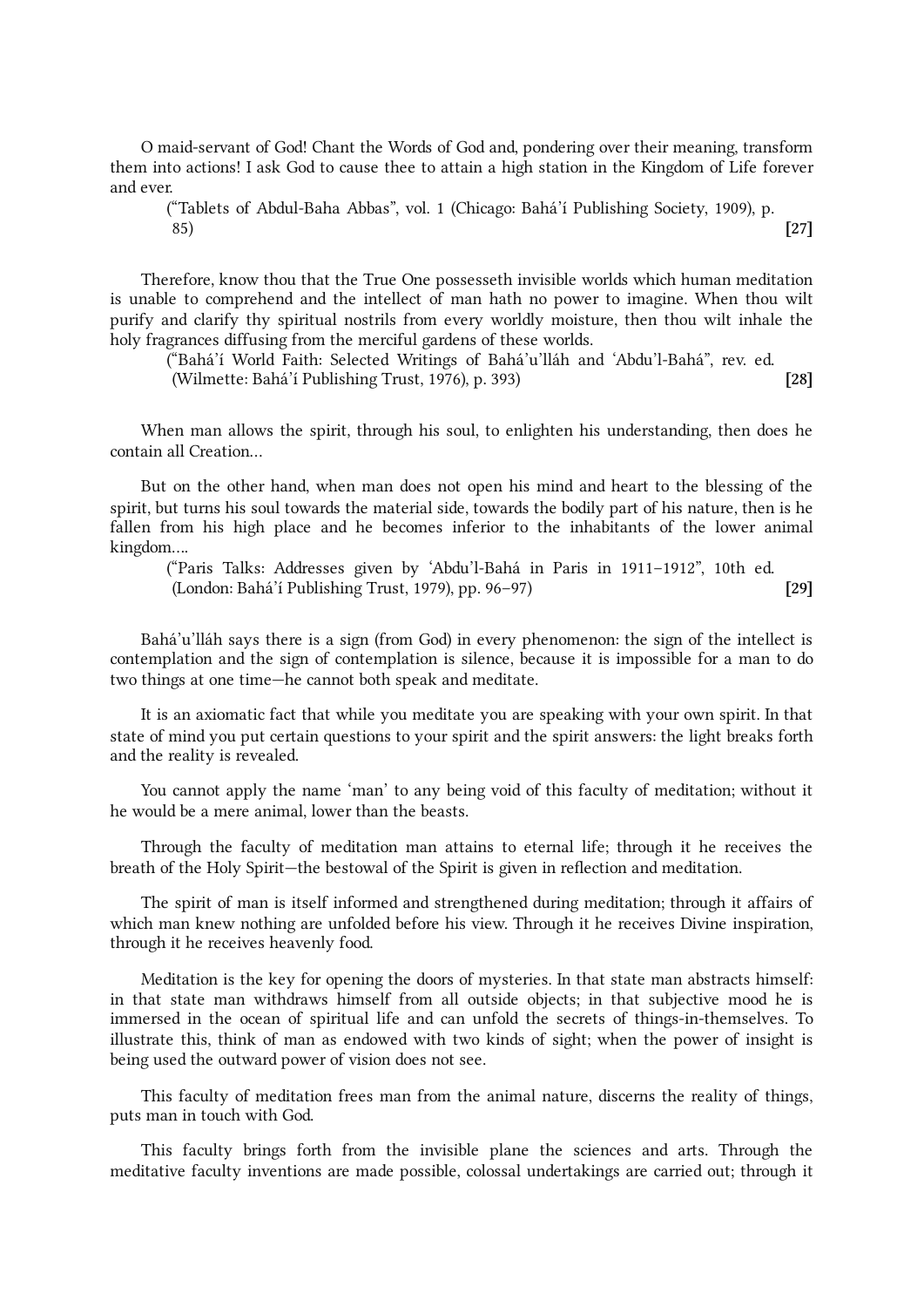governments can run smoothly. Through this faculty man enters into the very Kingdom of God.

Nevertheless some thoughts are useless to man; they are like waves moving in the sea without result. But if the faculty of meditation is bathed in the inner light and characterized with divine attributes, the results will be confirmed.

The meditative faculty is akin to the mirror; if you put it before earthly objects it will reflect them. Therefore if the spirit of man is contemplating earthly subjects he will be informed of these.

But if you turn the mirror of your spirits heavenwards, the heavenly constellations and the rays of the Sun of Reality will be reflected in your hearts, and the virtues of the Kingdom will be obtained.

Therefore let us keep this faculty rightly directed—turning it to the heavenly Sun and not to earthly objects—so that we may discover the secrets of the Kingdom, and comprehend the allegories of the Bible and the mysteries of the spirit.

May we indeed become mirrors reflecting the heavenly realities, and may we become so pure as to reflect the stars of heaven.

("Paris Talks: Addresses given by 'Abdu'l-Bahá in Paris in 1911–1912", pp. 174–76) [30]

Know thou, verily, it is becoming in a weak one to supplicate to the Strong One, and it behooveth a seeker of bounty to beseech the Glorious Bountiful One. When one supplicates to his Lord, turns to Him and seeks bounty from His Ocean, this supplication brings light to his heart, illumination to his sight, life to his soul and exaltation to his being.

During thy supplications to God and thy reciting, "Thy Name is my healing," consider how thine heart is cheered, thy soul delighted by the spirit of the love of God, and thy mind attracted to the Kingdom of God! By these attractions one's ability and capacity increase. When the vessel is enlarged the water increases, and when the thirst grows the bounty of the cloud becomes agreeable to the taste of man. This is the mystery of supplication and the wisdom of stating one's wants.

(J. E. Esslemont, "Bahá'u'lláh and the New Era", 5th rev. ed. (Wilmette: Bahá'í Publishing Trust, 1987), p. 93) [31]

We must strive to attain to that condition by being separated from all things and from the people of the world and by turning to God alone. It will take some effort on the part of man to attain to that condition, but he must work for it, strive for it. We can attain to it by thinking and caring less for material things and more for the spiritual. The further we go from the one, the nearer we are to the other. The choice is ours.

Our spiritual perception, our inward sight must be opened, so that we can see the signs and traces of God's spirit in everything. Everything can reflect to us the light of the Spirit.

(Report of 'Abdu'l-Bahá's words as quoted in J. E. Esslemont, "Bahá'u'lláh and the New Era", p. 89) [32]

If one friend feels love for another, he will wish to say so. Though he knows that the friend is aware that he loves him, he will still wish to say so.... God knows the wishes of all hearts. But the impulse to prayer is a natural one, springing from man's love to God.

Prayer need not be in words, but rather in thought and attitude. But if this love and this desire are lacking, it is useless to try to force them. Words without love mean nothing. If a person talks to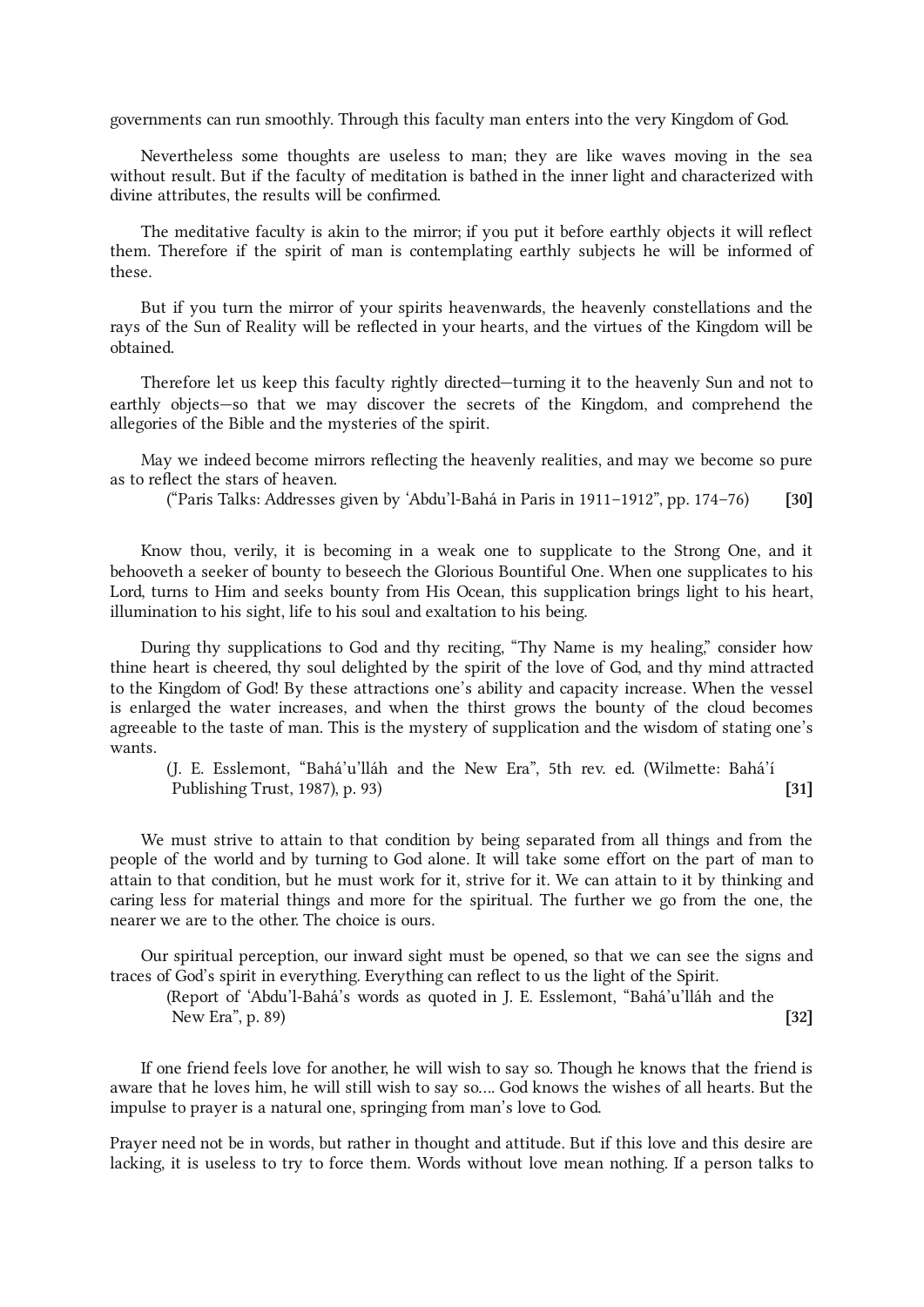you as an unpleasant duty, with no love or pleasure in his meeting with you, do you wish to converse with him?

(Report of 'Abdu'l-Bahá's words as quoted in J. E. Esslemont, "Bahá'u'lláh and the New Era", p. 94) [33]

In the highest prayer, men pray only for the love of God, not because they fear Him or hell, or hope for bounty or heaven.... When a man falls in love with a human being, it is impossible for him to keep from mentioning the name of his beloved. How much more difficult is it to keep from mentioning the Name of God when one has come to love Him.... The spiritual man finds no delight in anything save in commemoration of God.

(Report of 'Abdu'l-Bahá's words as quoted in J.E. Esslemont, "Bahá'u'lláh and the New Era", p. 95)  $[34]$ 

# Extracts from the Writings of Shoghi Effendi

The simplicity characterizing the offering of Bahá'í prayers, whether obligatory or otherwise, should be maintained. Rigidity and rituals should be strictly avoided.

(In the handwriting of Shoghi Effendi, appended to a letter dated 30 October 1936 written on his behalf to an individual believer) [35]

# Extracts from Letters Written on Behalf of Shoghi Effendi

The Guardian wishes you, therefore, to pray, and to supplicate the Almighty that He may give you a fuller measure of His grace; that through it your spiritual energies may be quickened and that you may become more imbued with that spirit which must needs animate, sustain and strengthen every sincere and true follower of the Faith.

(13 March 1934 to an individual believer) [36]

Concerning the directions given by Bahá'u'lláh for the recital of certain prayers, Shoghi Effendi wishes me to inform you that these regulations—which by the way are very few and simple—are of a great spiritual help to the individual believer, in that they help him to fully concentrate when praying and meditating. Their significance is thus purely spiritual.

(5 November 1934 to an individual believer) [37]

In prayer the believers can turn their consciousness toward the Shrine of Bahá'u'lláh, provided that in doing so they have a clear and correct understanding of His station as a Manifestation of God.

(15 November 1935 to two believers) [38]

With regard to your spiritual experiences, the Guardian has been very interested to share them. He would, however, urge you to always use and read, during your hours of meditation and prayer, the words revealed by Bahá'u'lláh and the Master.

(6 December 1935 to an individual believer) [39]

The problem with which you are faced is one which concerns and seriously puzzles many of our present-day youth. How to attain spirituality is, indeed, a question to which every young man and woman must sooner or later try to find a satisfactory answer. It is precisely because no such satisfactory reply has been given or found, that modern youth finds itself bewildered, and is being consequently carried away by the materialistic forces that are so powerfully undermining the foundation of man's moral and spiritual life.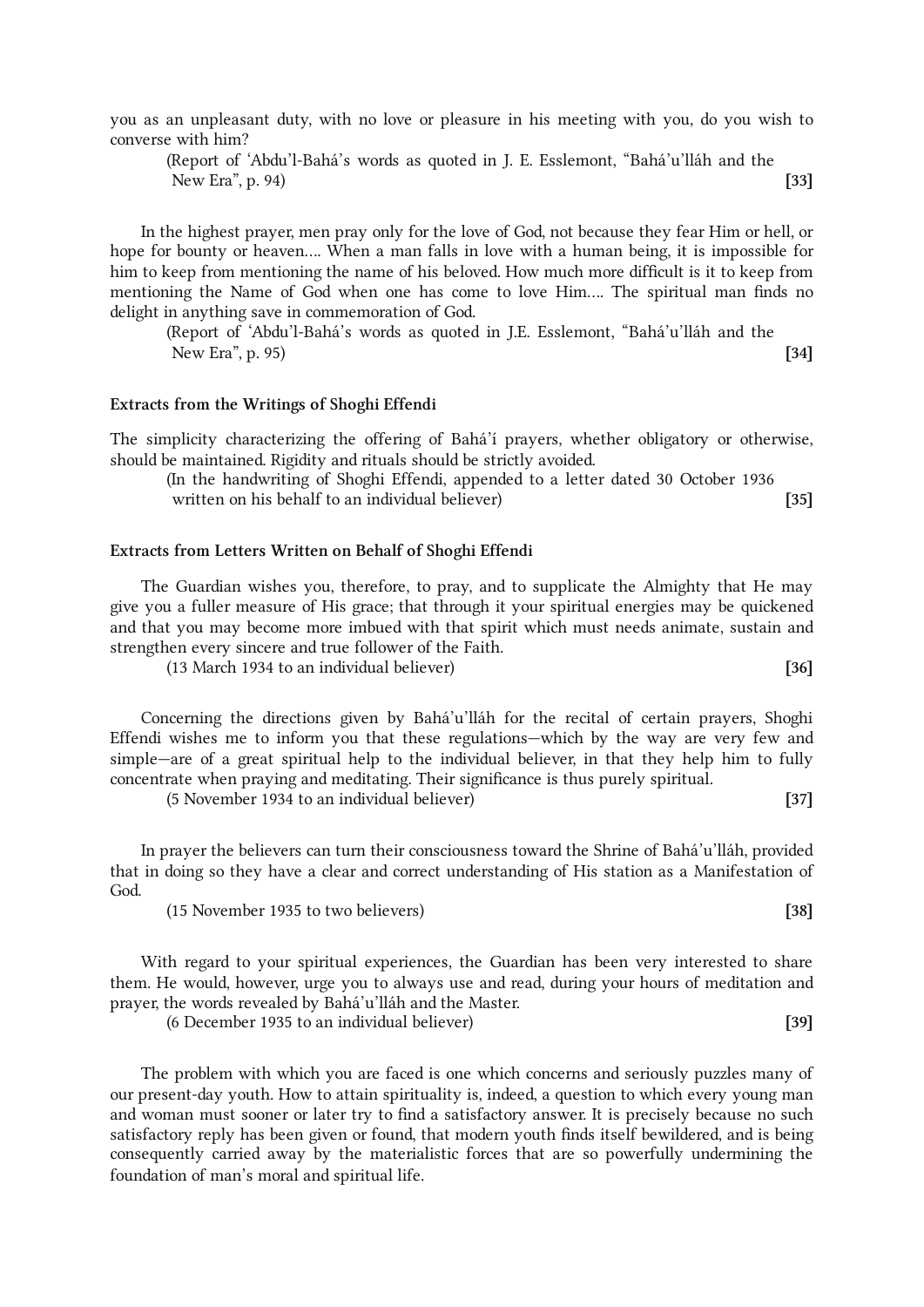Indeed, the chief reason for the evils now rampant in society is a lack of spirituality. The materialistic civilization of our age has so much absorbed the energy and interest of mankind, that people in general no longer feel the necessity of raising themselves above the forces and conditions of their daily material existence. There is not sufficient demand for things that we should call spiritual to differentiate them from the needs and requirements of our physical existence. The universal crisis affecting mankind is, therefore, essentially spiritual in its causes. The spirit of the age, taken on the whole, is irreligious. Man's outlook upon life is too crude and materialistic to enable him to elevate himself into the higher realms of the spirit.

It is this condition, so sadly morbid, into which society has fallen, that religion seeks to improve and transform. For the core of religious faith is that mystic feeling that unites man with God. This state of spiritual communion can be brought about and maintained by means of meditation and prayer. And this is the reason why Bahá'u'lláh has so much stressed the importance of worship. It is not sufficient for a believer to merely accept and observe the teachings. He should, in addition, cultivate the sense of spirituality, which he can acquire chiefly by the means of prayer. The Bahá'í Faith, like all other Divine religions, is thus fundamentally mystic in character. Its chief goal is the development of the individual and society, through the acquisition of spiritual virtues and powers. It is the soul of man that has first to be fed. And this spiritual nourishment prayer can best provide. Laws and institutions, as viewed by Bahá'u'lláh, can become really effective only when our inner spiritual life has been perfected and transformed. Otherwise religion will degenerate into a mere organization, and become a dead thing.

The believers, particularly the young ones, should therefore fully realize the necessity of praying. For prayer is absolutely indispensable to their inner spiritual development, and this, already stated, is the very foundation and purpose of the Religion of God.

(8 December 1935 to an individual believer, published in "Bahá'í News" 102 (August 1936), p. 3) [40]

...the obligatory prayers are by their very nature of greater effectiveness and are endowed with a greater power than the non-obligatory ones, and as such are essential.

(4 January 1936 to an individual believer) [41]

While praying it would be better to turn one's thoughts to the Manifestation as He continues, in the other world, to be our means of contact with the Almighty. We can, however, pray directly to God Himself.

(27 April 1937 to the National Spiritual Assembly of India and Burma) [42]

You have asked whether our prayers go beyond Bahá'u'lláh: it all depends whether we pray to Him directly or through Him to God. We may do both, and also can pray directly to God, but our prayers would certainly be more effective and illuminating if they are addressed to Him through His Manifestation, Bahá'u'lláh.

| (14 October 1937 to an individual believer) |  |
|---------------------------------------------|--|
|---------------------------------------------|--|

The Guardian wishes me to assure you that he sees no objection to the friends coming together for meditation and prayer. Such a communion helps in fostering fellowship among the believers, and as such is highly commendable.

 $(20$  November 1937 to an individual believer)  $[44]$ 

[...] was a matter of deepest [...] to the Guardian to hear of the news of the formation in Honolulu of a Morning Class of prayer and meditation conducted by dear Mrs. ... in her home, inasmuch as he feels the absolute necessity for the friends to make now a special effort to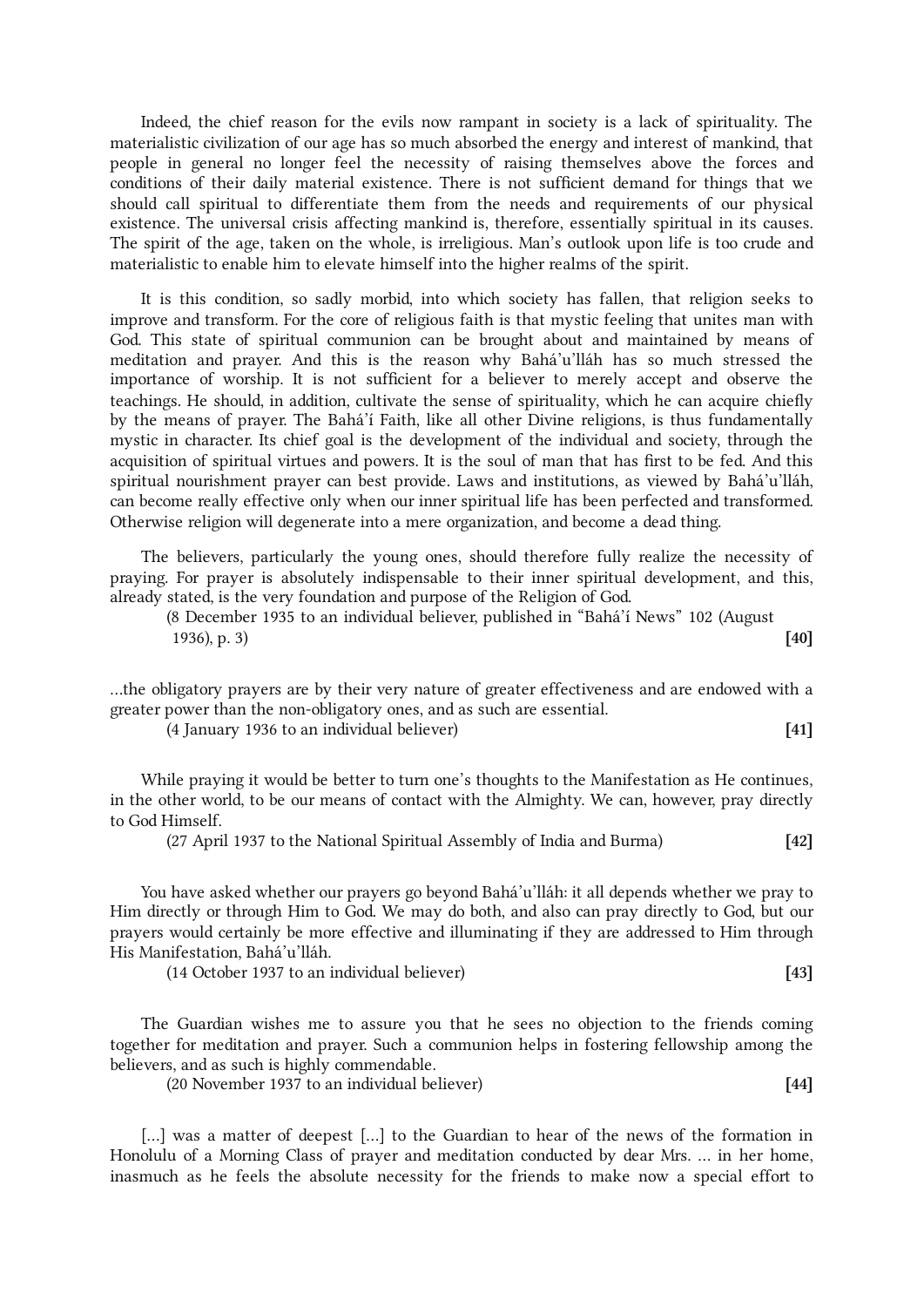cultivate the devotional side of their Bahá'í life in preparation for a more intensified and successful service, particularly in the teaching field.

(1 May 1938 to an individual believer and a Local Spiritual Assembly) [45]

Although you seem to feel that your prayers have not so far been answered, and do no longer have any hope that your material conditions will ameliorate, the Guardian wishes you nevertheless not to allow such disappointments to undermine your faith in the power of prayer, but rather to continue entreating the Almighty to enable you to discover the great wisdom which may be hidden behind all these sufferings. For are not our sufferings often blessings in disguise, through which God wishes to test the sincerity and depth of our faith, and thereby make us firmer in His Cause?

…

The true worshipper, while praying, should endeavour not so much to ask God to fulfil his wishes and desires, but rather to adjust these and make them conform to the Divine Will. Only through such an attitude can one derive that feeling of inner peace and contentment which the power of prayer alone can confer.

(26 October 1938 to an individual believer) [46]

You should rest assured that your strict adherence to the laws and observances enjoined by Bahá'u'lláh is the one power that can effectively guide and enable you to overcome the tests and trials of your life, and help you to continually grow and develop spiritually.

The Guardian particularly appreciates the fact that you have been faithfully observing Bahá'u'lláh's injunction regarding the recital of the daily obligatory prayers, and have thereby set such a high example before your Bahá'í fellow-youth. These daily prayers have been endowed with a special potency which only those who regularly recite them can adequately appreciate. The friends should therefore endeavour to make daily use of these prayers, whatever the peculiar circumstances and conditions of their life.

(23 February 1939 to two believers) [47]

He wishes again to assure you he will pray for your spiritual advancement in the Holy Shrines. The power of God can entirely transmute our characters and make of us beings entirely unlike our previous selves. Through prayer and supplication, obedience to the divine laws Bahá'u'lláh has revealed, and ever-increasing service to His Faith, we can change ourselves.

(22 November 1941 to an individual believer) [48]

There are no set forms of meditation prescribed in the teachings, no plan, as such, for inner development. The friends are urged—nay enjoined—to pray, and they also should meditate, but the manner of doing the latter is left entirely to the individual.

…

The inspiration received through meditation is of a nature that one cannot measure or determine. God can inspire into our minds things that we had no previous knowledge of, if He desires to do so.

(25 January 1943 to two believers) [49]

Prayer and meditation are very important factors in deepening the spiritual life of the individual, but with them must go also action and example, as these are the tangible results of the former. Both are essential.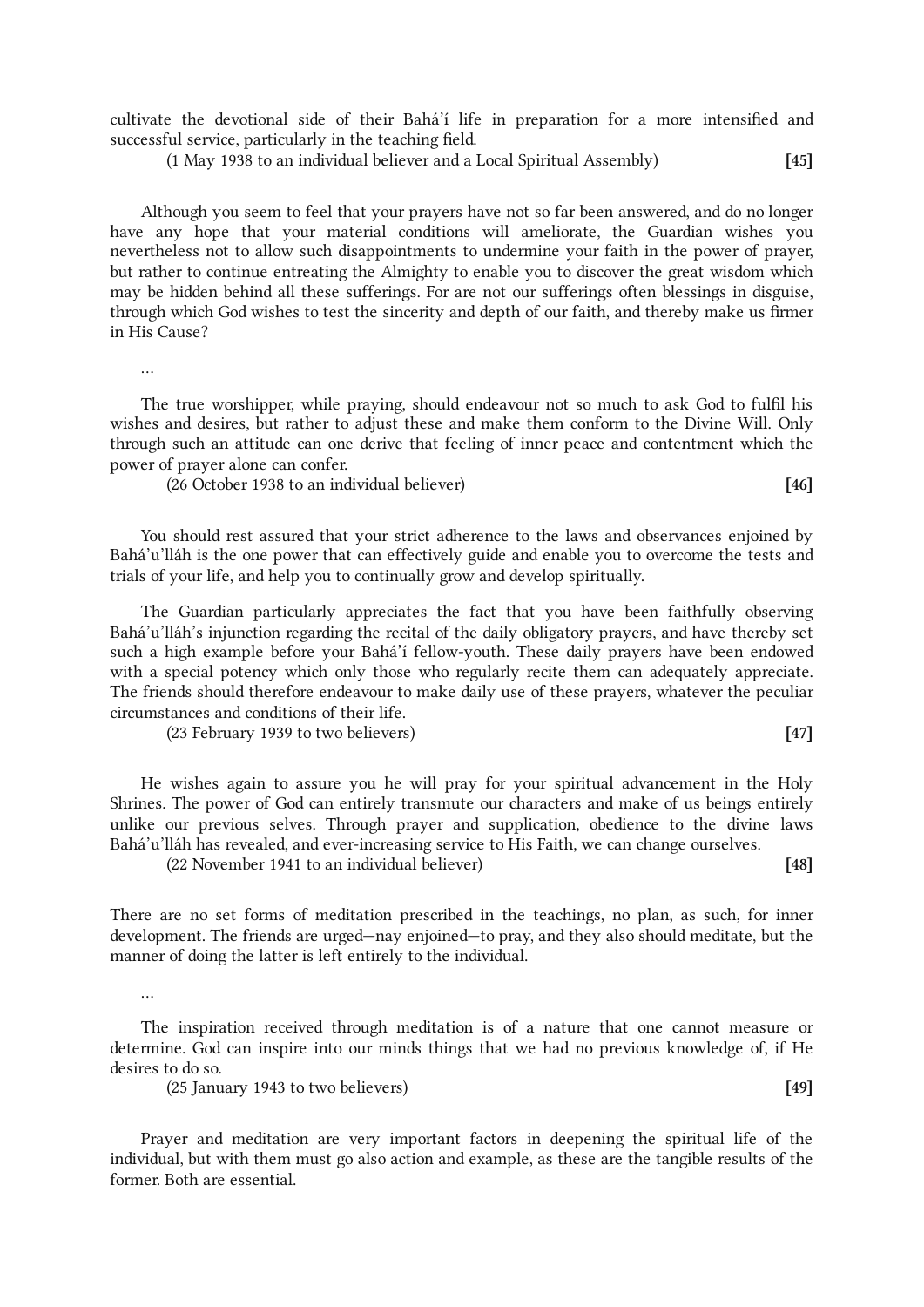(15 May 1944 to an individual believer) [50]

The believers, as we all know, should endeavour to set such an example in their personal lives and conduct that others will feel impelled to embrace a Faith which reforms human character. However, unfortunately, not everyone achieves easily and rapidly the victory over self. What every believer, new or old, should realize is that the Cause has the spiritual power to re-create us if we make the effort to let that power influence us, and the greatest help in this respect is prayer. We must supplicate Bahá'u'lláh to assist us to overcome the failings in our own characters, and also exert our own will-power in mastering ourselves.

(27 January 1945 to an individual believer) [51]

Through meditation the doors of deeper knowledge and inspiration may be opened. Naturally, if one meditates as a Bahá'í he is connected with the Source; if a man believing in God meditates he is tuning in to the power and mercy of God; but we cannot say that any inspiration which a person, not knowing Bahá'u'lláh, or not believing in God, receives is merely from his own ego. Meditation is very important, and the Guardian sees no reason why the friends should not be taught to meditate, but they should guard against superstitious or foolish ideas creeping into it.

(19 November 1945 to an individual believer) [52]

He feels more emphasis should be laid on the importance and power of prayer, including the use of The Greatest Name, but not over-emphasizing it. It is the spirit behind the words which is really important.

(16 March 1946 to an individual believer) [53]

In regard to your question: we must not be rigid about praying; there is not a set of rules governing it; the main thing is we must start out with the right concept of God, the Manifestation, the Master, the Guardian—we can turn, in thought, to any one of them when we pray. For instance you can ask Bahá'u'lláh for something, or, thinking of Him, ask God for it. The same is true of the Master or the Guardian. You can turn in thought to either of them and then ask their intercession, or pray direct to God. As long as you don't confuse their stations, and make them all equal, it does not matter much how you orient your thoughts.

(24 July 1946 to an individual believer) [54]

He is delighted to hear you are now fully recovered and again active in your important work for the Cause. However, you should not neglect your health, but consider it the means which enables you to serve. It—the body—is like a horse which carries the personality and spirit, and as such should be well cared for so it can do its work! You should certainly safeguard your nerves, and force yourself to take time, and not only for prayer and meditation, but for real rest and relaxation. We don't have to pray and meditate for hours in order to be spiritual.

(23 November 1947 to an individual believer) [55]

I might add that he does not believe any radiations of thought or healing, from any group, are going to bring peace. Prayer, no doubt, will help the world, but what it needs is to accept Bahá'u'lláh's system so as to build up the World Order on a new foundation, a divine foundation! (8 June 1948 to an individual believer) [56]

If you find you need to visualize someone when you pray, think of the Master. Through Him you can address Bahá'u'lláh. Gradually try to think of the qualities of the Manifestation, and in that way a mental form will fade out, for after all the body is not the thing, His Spirit is there and is the essential, everlasting element.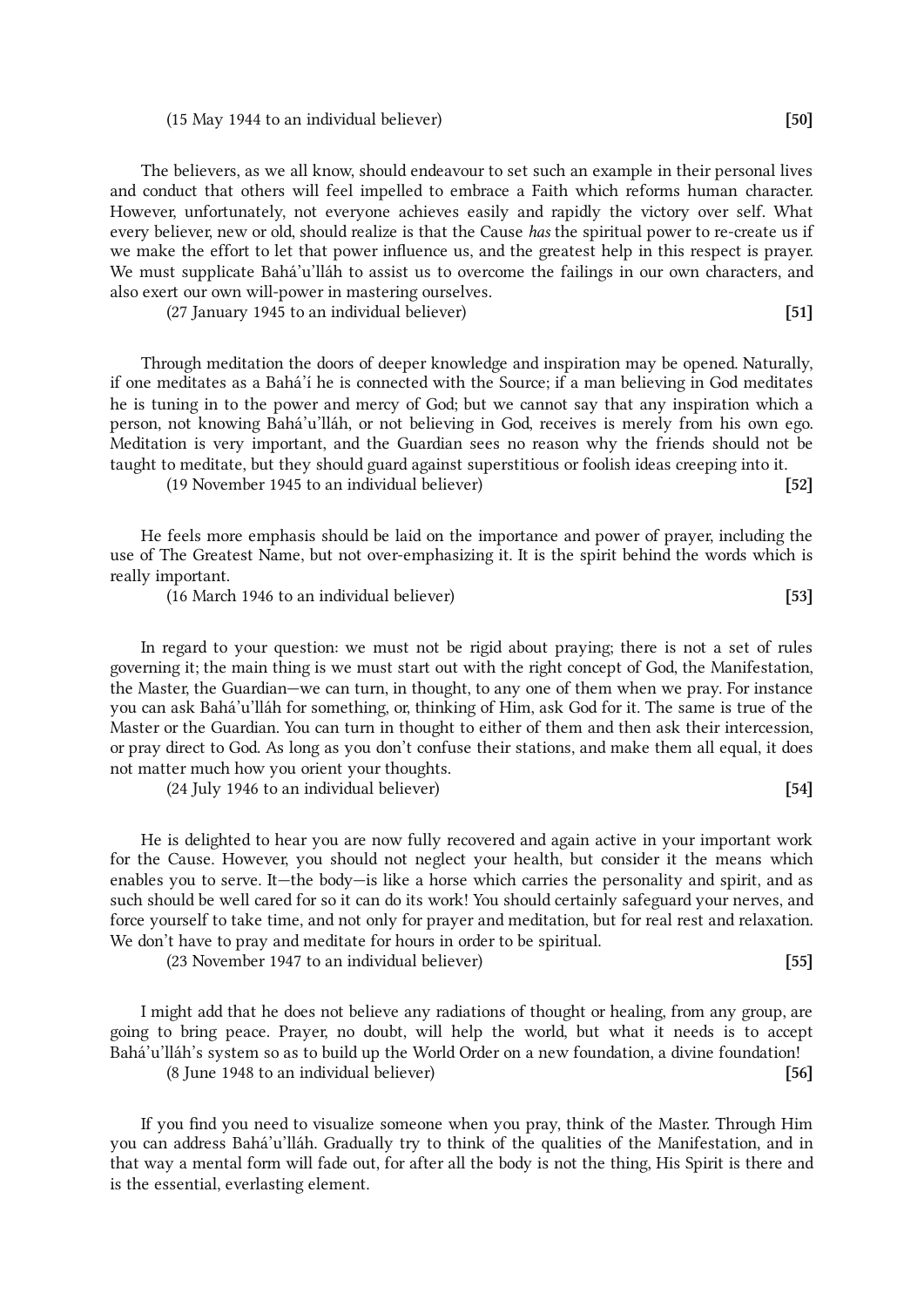## (31 January 1949 to an individual believer) [57]

He would advise you to only use the short midday Obligatory Prayer. This has no genuflections and only requires that when saying it the believer turn his face towards 'Akká where Bahá'u'lláh is buried. This is a physical symbol of an inner reality, just as the plant stretches out to the sunlight—from which it receives life and growth—so we turn our hearts to the Manifestation of God, Bahá'u'lláh, when we pray; and we turn our faces, during this short prayer, to where His dust lies on this earth as a symbol of the inner act.

…

Bahá'u'lláh has reduced all ritual and form to an absolute minimum in His Faith. The few forms that there are—like those associated with the two longer obligatory daily prayers—are only symbols of the inner attitude. There is a wisdom in them, and a great blessing, but we cannot force ourselves to understand or feel these things, that is why He gave us also the very short and simple prayer, for those who did not feel the desire to perform the acts associated with the other two.

(24 June 1949 to an individual believer) [58]

He suggests that you daily pray to Bahá'u'lláh to let you meet a soul receptive to His Message. The power of prayer is very great, and attracts the Divine confirmations. He, also, will pray for your teaching work there.

(30 September 1951 to an individual believer) [59]

He thinks it would be wiser for the Bahá'ís to use the Meditations given by Bahá'u'lláh, and not any set form of meditation recommended by someone else; but the believers must be left free in these details and allowed to have personal latitude in finding their own level of communion with God.

(27 January 1952 to an individual believer) [60]